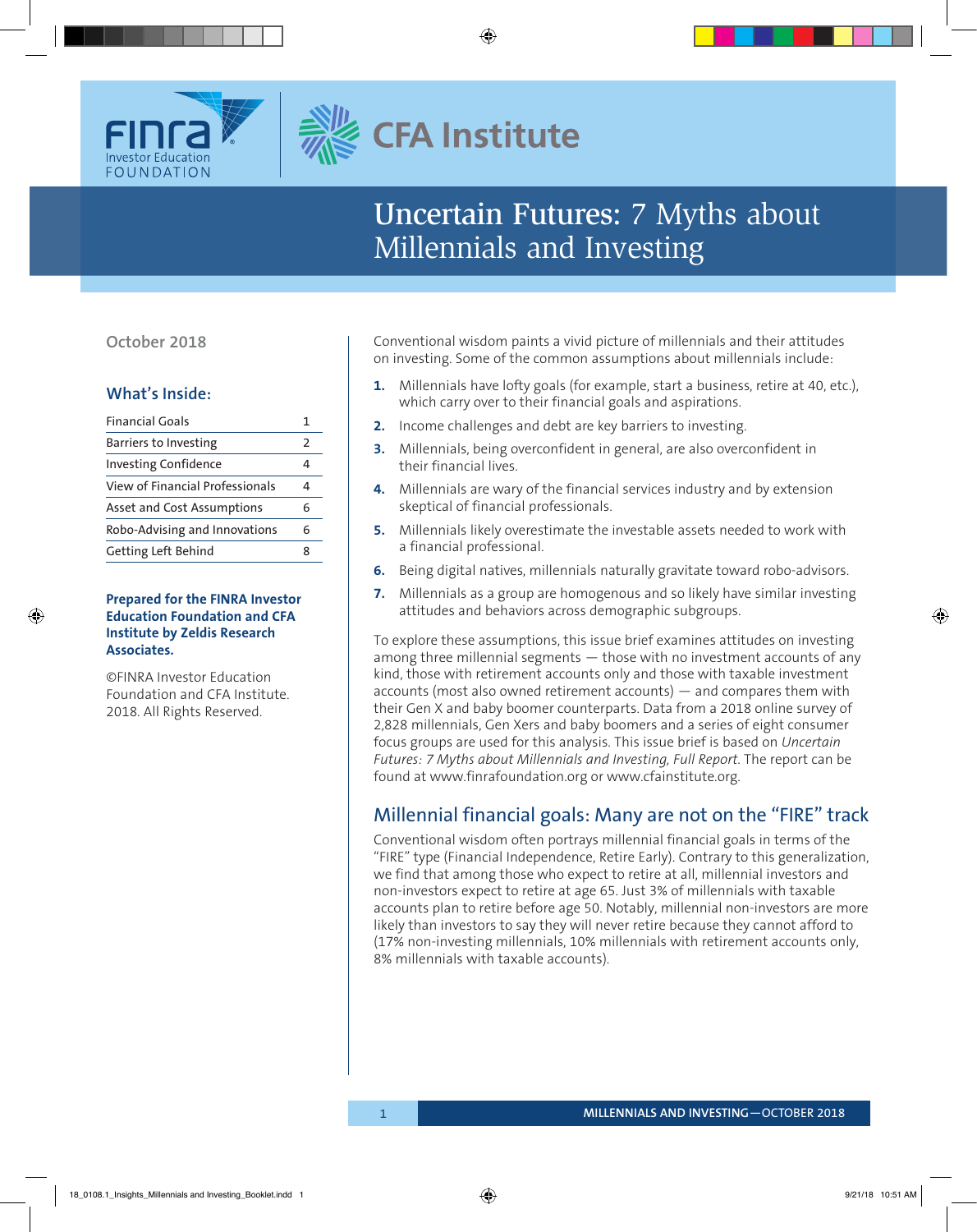As Figure 1 shows, non-investing millennials have very modest financial goals and are focused on surviving month-to-month (for example, 40% cite "not living paycheck to paycheck" as a top goal). In contrast, the top financial goals of millennials with taxable accounts largely mirror the current goals of Gen Xers and baby boomers who have taxable accounts, for example, "saving enough to retire when I want and live comfortably" (46%).

#### **Figure 1. Top Financial Goals**

|                                                              | <b>Millennials</b>                    |                                                         |                                                | Gen Xers                                               | <b>Boomers</b>                                         |
|--------------------------------------------------------------|---------------------------------------|---------------------------------------------------------|------------------------------------------------|--------------------------------------------------------|--------------------------------------------------------|
|                                                              | Non-<br><b>Investing</b><br>$(n=610)$ | Retire-<br>ment<br><b>Accounts</b><br>Only<br>$(n=603)$ | <b>Taxable</b><br><b>Accounts</b><br>$(n=601)$ | with<br><b>Taxable</b><br><b>Accounts</b><br>$(n=505)$ | with<br><b>Taxable</b><br><b>Accounts</b><br>$(n=509)$ |
| Not living<br>paycheck to<br>paycheck                        | 40%                                   | 34%                                                     | 21%                                            | 15%                                                    | 17%                                                    |
| Having savings<br>for unexpected<br>expenses                 | 33%                                   | 39%                                                     | 37%                                            | 39%                                                    | 57%                                                    |
| Saving enough to<br>retire when I want<br>& live comfortably | 21%                                   | 39%                                                     | 46%                                            | 63%                                                    | 56%                                                    |
| Having enough to<br>travel                                   | 31%                                   | 35%                                                     | 39%                                            | 44%                                                    | 59%                                                    |

Q1. When thinking about your overall financial goals, please pick your top three financial goals.

### Barriers to millennial investing: The role of knowledge and an employersponsored retirement account

Not surprisingly, debt and income are major barriers to investing. As Figure 2 shows, 50% of non-investing millennials cite insufficient savings as a major barrier, and 52% of millennials with only retirement accounts cite debt as a major barrier. However, a lack of knowledge is also a major hurdle. As Figure 2 shows, nearly four in 10 millennials (39%) cite lack of knowledge as a major barrier to investing.

#### **Figure 2. Barriers to Millennial Investing in Taxable Accounts**



Q24. How much of a factor is each of the following in why you do not currently invest? (Those with retirement accounts only: "outside of your retirement account")?

In addition, access to an employer-sponsored retirement plan is a key stepping stone to investing. As Figure 3 illustrates, an employer is among the top influences on the decision to start investing among millennials who do invest, particularly for those with retirement accounts only. An intrinsic driver like individual curiosity is also a major influence, as are external sources like parents or family members, particularly for millennials with taxable accounts.

#### **Figure 3. Key Factors Influencing Millennial Investors' Decision to Start Investing**

| Percent selecting item<br>as a major factor | <b>Millennials with</b><br><b>Retirement</b><br><b>Accounts Only</b><br>$(n=603)$ | Millennials with<br><b>Taxable</b><br><b>Accounts</b><br>$(n=601)$ |
|---------------------------------------------|-----------------------------------------------------------------------------------|--------------------------------------------------------------------|
| Individual curiosity/interest               | 41%                                                                               | 58%                                                                |
| Parent/family members                       | 39%                                                                               | 54%                                                                |
| Employer                                    | 37%                                                                               | 29%                                                                |
| Friends/colleagues                          | 26%                                                                               | 36%                                                                |
| Part of my college education                | 20%                                                                               | 29%                                                                |
| Media                                       | 17%                                                                               | 27%                                                                |
| Investment games                            | 16%                                                                               | 26%                                                                |
| Advertising                                 | 14%                                                                               | 25%                                                                |
| Financial TV show                           | 13%                                                                               | 24%                                                                |

Q9. How much of a factor was each of the following in your decision to start investing?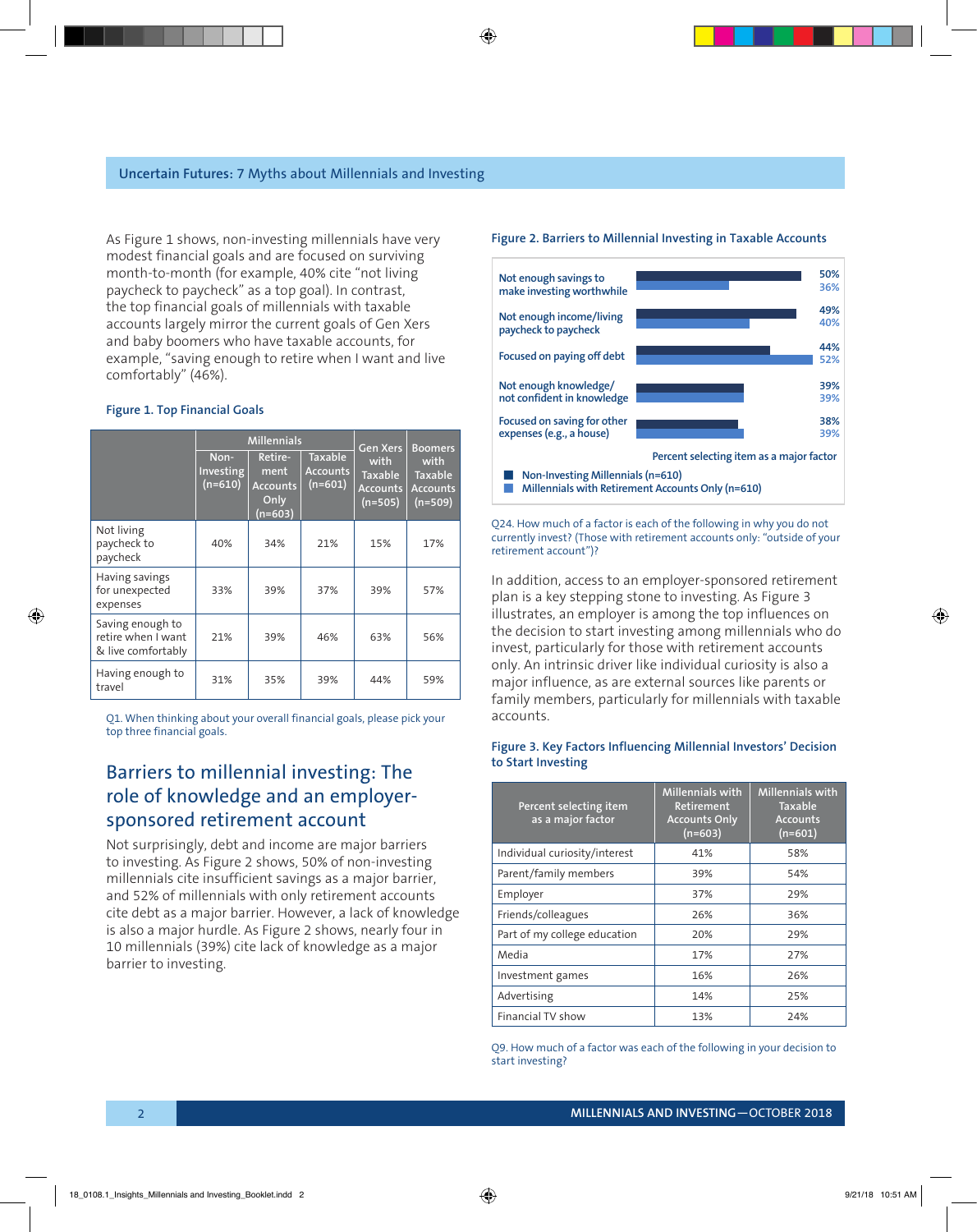Interestingly, almost a third of millennials with taxable accounts (31%) were under 21 years old when they started investing, a significantly higher percentage than their Gen X and baby boomer counterparts (*see Figure 4*).





Q7. At about what age did you start investing (outside of a basic retirement account)? (BASE: millennials, Gen Xers and baby boomers with taxable accounts.)

While not necessarily causal, it is notable that millennials with taxable accounts are also more likely than Gen Xers or baby boomers with taxable accounts to report their parents talking to them about investing before 18 years old (42% versus 29% and 21%, respectively). This could be a recall difference, but it may also reflect the democratization of investing and parents' role in mediating it.

Indeed, the age at which parents talk with millennials about investing may play an important role in their decision to start investing. Again, while it may not be causal, millennials with taxable accounts whose parents or family members talked to them about investing before age 18 are even more likely to have invested at a young age (*see Figure 5*).

#### **Figure 5. Percentage of Millennials with Taxable Accounts Who Started Investing Before Age 21 by Age When Parents/Family Discussed Investing**



Q7. At about what age did you start investing (outside of a basic retirement account)? (BASE: millennials with taxable accounts.) Q5. Did your parents or other family members ever talk to you about investing?

Another barrier to investing is lack of access to an employer-sponsored retirement plan. Non-investing millennials have limited access to an employer-sponsored retirement plan, which diminishes their exposure to investing. As Figure 6 shows, 56% of non-investing millennials are not employed full-time, reducing access to a retirement plan. Another 16% are employed but their employer does not sponsor a retirement plan. Only 20% are employed and have access to an employer-sponsored plan with a contribution match. This is a much lower rate than among millennials with retirement accounts only (67% with match) or those with taxable investment accounts (58% with match), and it represents a reduced incentive to participate.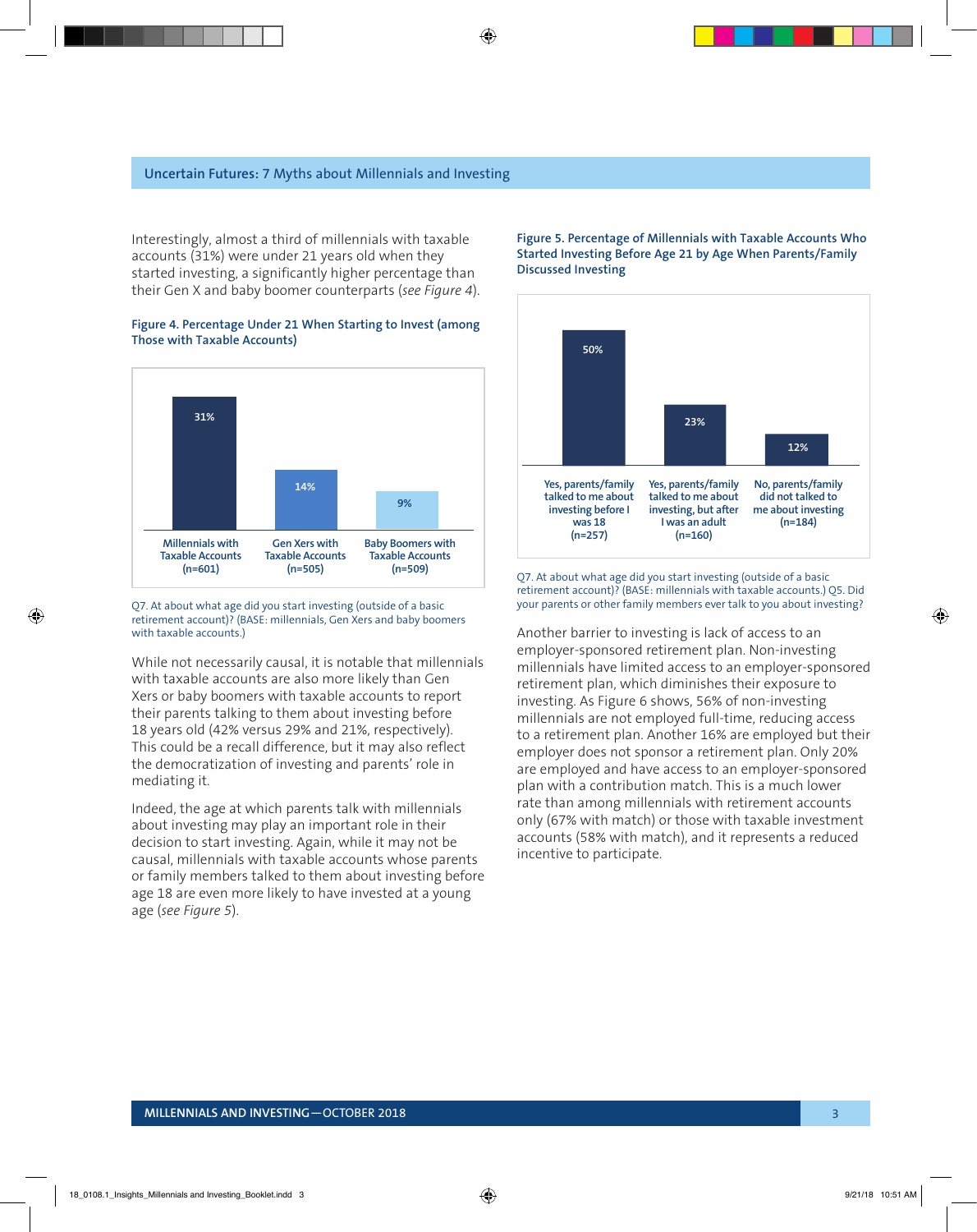

### **Figure 6. Millennial Access to an Employer-Sponsored Retirement Account**

D6. Which of the following best describes your current employment situation? Q16. Whether or not you participate, does your current employer offer a retirement plan? Q18a. Does your employer provide a contribution into your retirement plan?

### Few millennials are confident in their ability to make investing decisions

The millennial stereotype suggests they are generally overconfident, and according to prevailing wisdom, this spills over into their view of their own investment decision-making ability.

Contrary to this view, we find that millennials, regardless of segment, feel there is still a lot to learn when it comes to investing (*see Figure 7*). Interestingly, confidence levels in investment decision-making are roughly the same among millennial non-investors and millennial retirement-only investors.



#### **Figure 7. Millennial Confidence in Investment Decision-Making**

Q30. How confident are you in your ability to make decisions about investing?

### Millennials across segments have largely positive views of financial professionals

In our sample, 41% of millennials with taxable and/or retirement accounts work with a financial professional. Millennials are often described as wary of the financial services industry and by extension skeptical of financial professionals. In contrast, as Figure 8 illustrates, we find that most millennial investors are satisfied with their current financial professionals.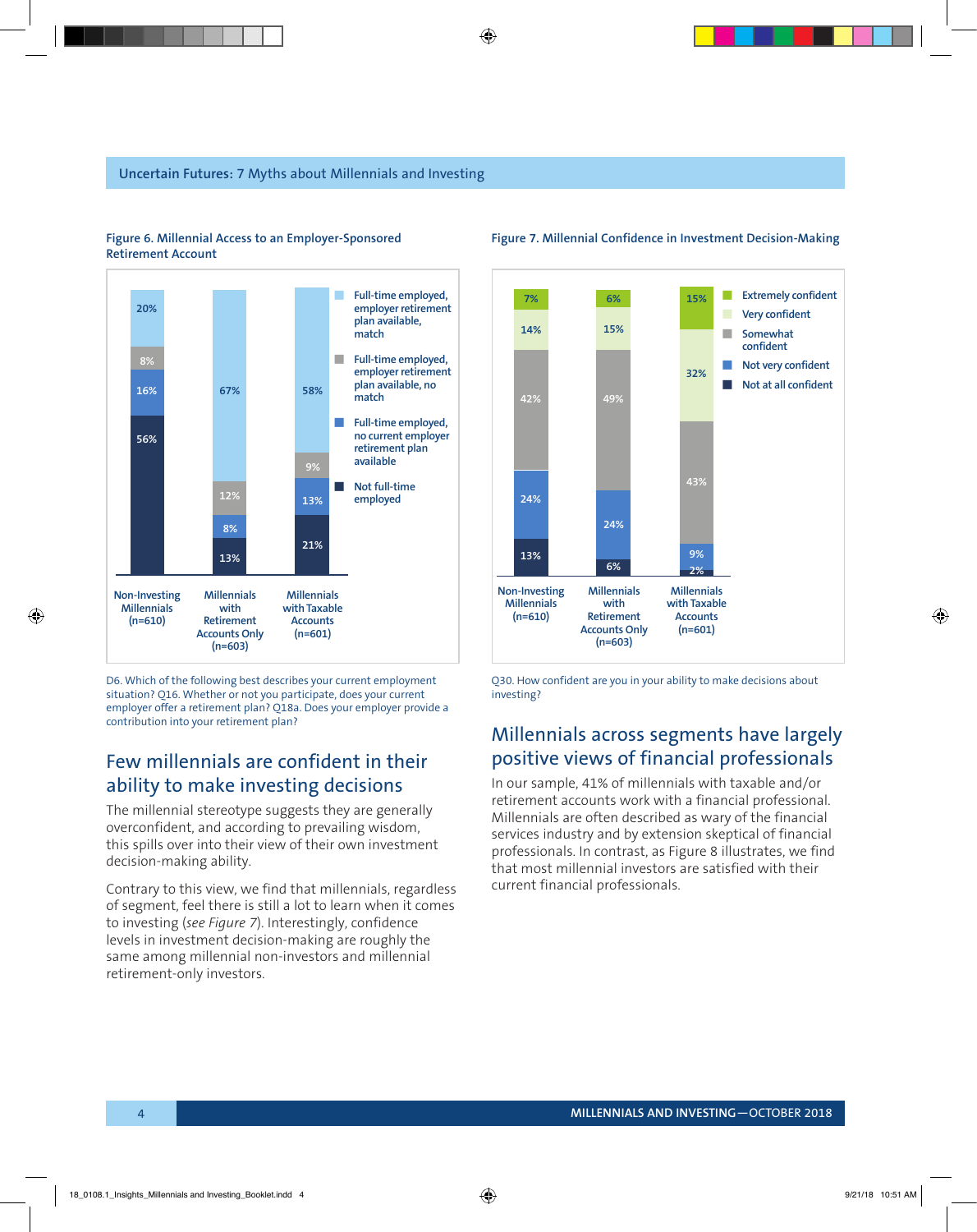### **Uncertain Futures:** 7 Myths about Millennials and Investing



#### **Figure 8. Millennial Satisfaction with Their Current Financial Professionals**

Q15. How satisfied are you with your current financial professional? (BASE: millennials who work with a financial professional; n=494.)

In addition, millennials who are not currently using, or not likely to use, a financial professional rarely cite lack of trust as a reason for not using one (just 15% cite this reason). Instead, they mainly point to the perceived expense of working with a financial professional and their insufficient funds (*see Figure 9*).

#### **Figure 9. Reasons Millennials Give for Not Using a Financial Professional**



Q28. Why are you NOT likely to use a financial professional? Please select all that apply. (BASE: millennials not likely to work with a financial professional or not currently using one; n=937.)

Indeed, in our qualitative focus groups with millennial consumers, the most common words millennials associated with financial advisers were positive, for example, "knowledgeable," "savvy," "experienced," "expert," and "available." Views about financial advisers were more positive than those about Wall Street, perhaps suggesting more positive feelings for individuals than institutions.

Millennials want a financial professional who is more of a teacher than a friend. To build trust, millennials say they want a financial professional who will educate them, who will customize their approach to the client's needs and who can demonstrate that they place the client's interest above their own (*see Figure 10*).



## **Figure 10. Top Ways a Financial Professional Can Build Trust**

Q35. How much of a factor is each of the following in how a financial professional can build trust with you? Results shown for highest rated factors. (BASE: millennials; n=1,814.)

Contrary to their image as DIY-ers, millennial investors tend to look for collaboration with their financial professional. They are not looking for a friend per se. Indeed, "getting to know me as a person" was the lowest endorsed factor to build trust (54%).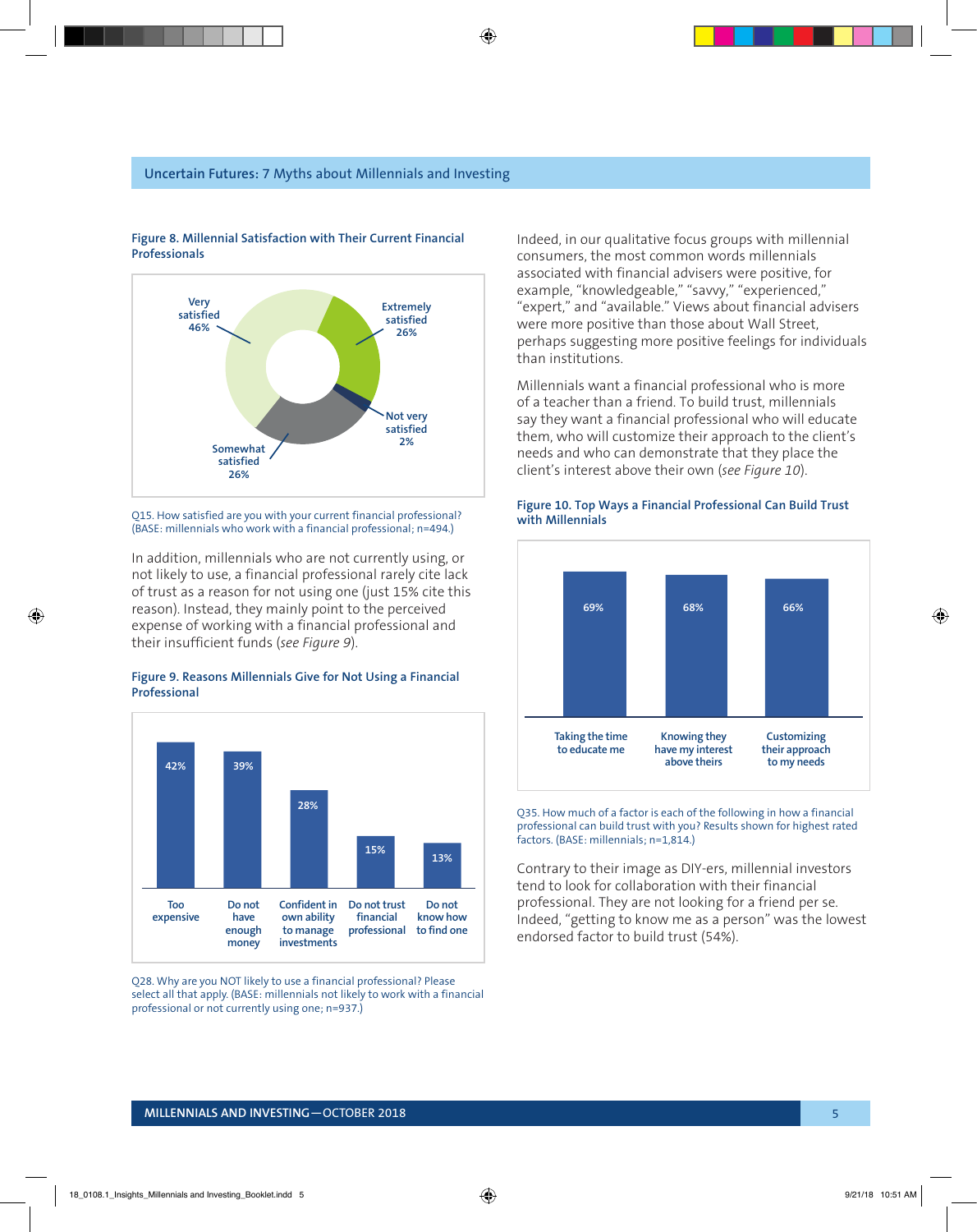### Millennials underestimate the investable assets needed to work with a typical financial professional

A common assumption is that millennials overestimate the investable assets needed to work with a financial professional, which becomes a barrier to seeking out one. In contrast, we see that millennials underestimate the investable assets needed to work with a typical financial professional. As Figure 11 illustrates, approximately 6 in 10 believe a financial professional would work with them if they had \$10K or less. Fully 20% believe that there is no minimum amount necessary to work with one.

### **Figure 11. Minimum Amount Needed to Make Working with a Financial Professional Worthwhile**



Q33. What do you feel is the minimum amount of money available for investing that someone would need to have in order to make working with a financial professional worthwhile? (BASE: millennials; n=1,814.)

Investors with lower asset levels might benefit from learning about options potentially aligned with their resources, for example, robo-advisors or ways to find financial professionals who work with lower asset investors.

Likewise, millennials have little knowledge of the cost of using a financial professional. Forty-two percent of millennials say they do not know what type of fee they charge for their services. Of those who do estimate a fee, 77% believe it is 5% or more of invested assets (46% of Gen Xers and 31% of boomers believe this). Fee confusion is slightly lower among millennials with taxable investment accounts and those who work with a financial professional, but is still substantial.

### Millennials have limited awareness of and interest in robo-advisors and certain other investing innovations

Because they have grown up in the digital age, we often assume that millennials would find the concept of robo-advisors appealing. In contrast, we see that millennials currently have limited awareness (and use) of robo-advisors. In addition, interest in robo-advisors is limited among millennials.

More than one-third of millennials say they have never heard of robo-advisors, even when a definition is provided along with examples of robo-advisor firms (*see Figure 12 and question wording below*). Another onequarter say they have heard of robo-advising, but are not very familiar with it. Just 3% say they have used a robo-advisor.



#### **Figure 12. Millennial Familiarity with Robo-Advisors**

Q36a. How familiar are you with Digital Investment Advice Providers (aka Robo-advisors): automated financial planning services with little to no human supervision and lower fees (for example, Betterment, Wealthfront, Bloom)? (BASE: all millennials n=1,814.)

Millennials with taxable accounts have relatively greater familiarity with robo-advisors (22% say they are very familiar, versus 7% among both millennial non-investors and those with retirement accounts only).

As Figure 13 illustrates, among millennials who have not used a robo-advisor, interest is low, with just 16% very or extremely interested.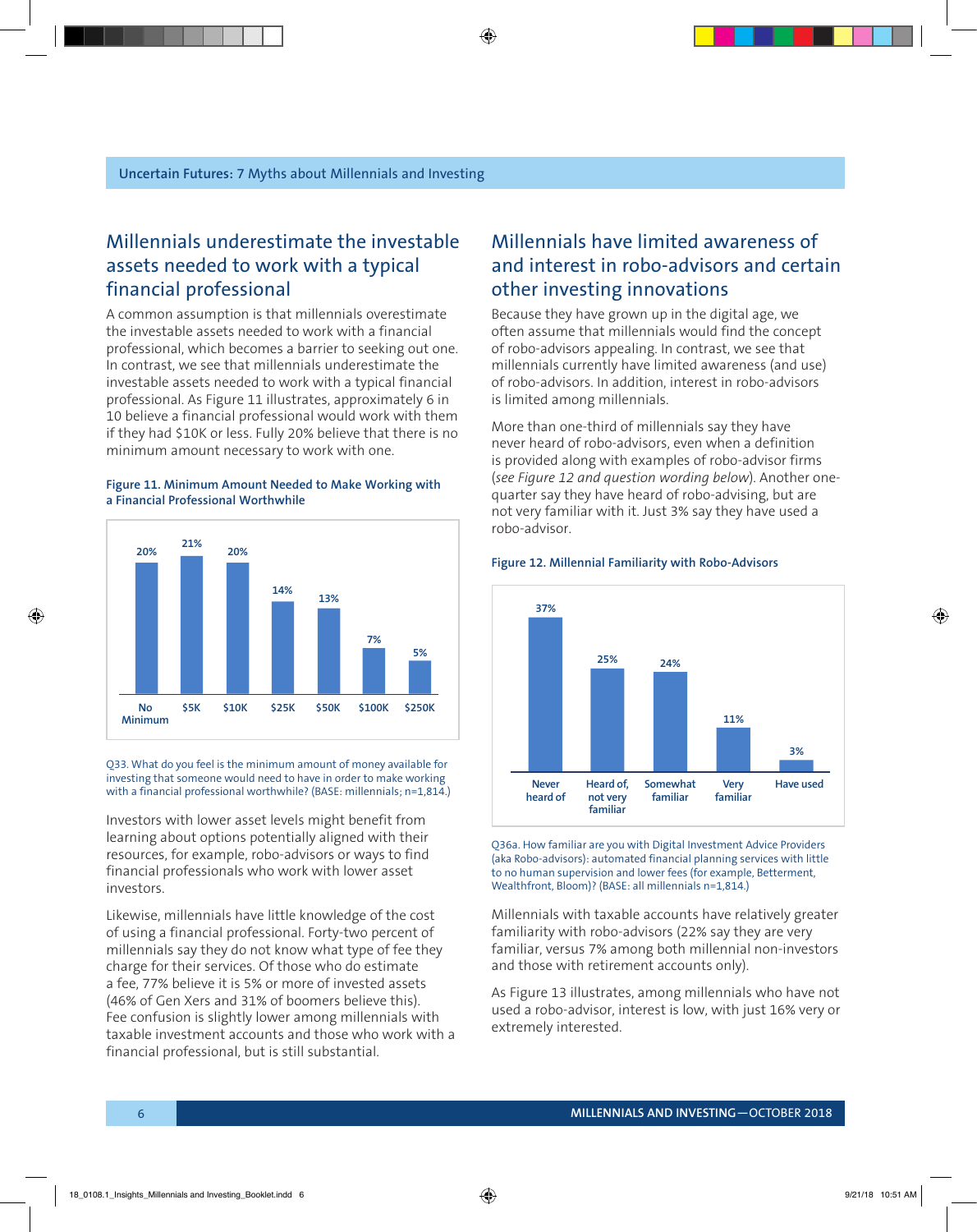

#### **Figure 13. Millennial Interest in Robo-Advisors**

Q37a. How interested would you be in using Digital Investment Advice Providers (aka Robo-advisors): automated financial planning services with little to no human supervision and lower fees (for example, Betterment, Wealthfront, Bloom)? (BASE: millennials who have not used a robo-advisor; n=1,756.)

Again, interest is higher among millennials who have taxable accounts (23% very/extremely interested) than those with retirement accounts only (15%) or noninvestors (11%).

Millennials also have relatively low familiarity with socially responsible investments and investment crowdfunding (again, the survey provided brief definitions of these concepts). As Figure 14 shows, 14% to 16% of millennials are very familiar with them and 2% to 3% have used/invested in them. Familiarity with cryptocurrencies is somewhat higher.



### **Figure 14. Millennial Familiarity with Investment Innovations**

Q36b/c/d. How familiar are you with each of the following investment products and services? Socially Responsible Investing: an investment strategy that seeks to combine financial return and social/ environmental good. Sometimes called values-based investing or ethical investing. Investment Crowdfunding: a way for a company to ask a large number of backers to each invest a relatively small amount. In return, backers receive equity shares of the company. Cryptocurrency: a digital or virtual currency that uses cryptography for security (for example, Bitcoin). (BASE: all millennials n=1,814.)

Millennial interest in cryptocurrencies is currently low, similar to low levels of interest in robo-advisors, socially responsible investments, or investment crowdfunding (*see Figure 15*).

The financial services industry has an opportunity to educate many millennials about emerging financial products and services, including robo-advisors.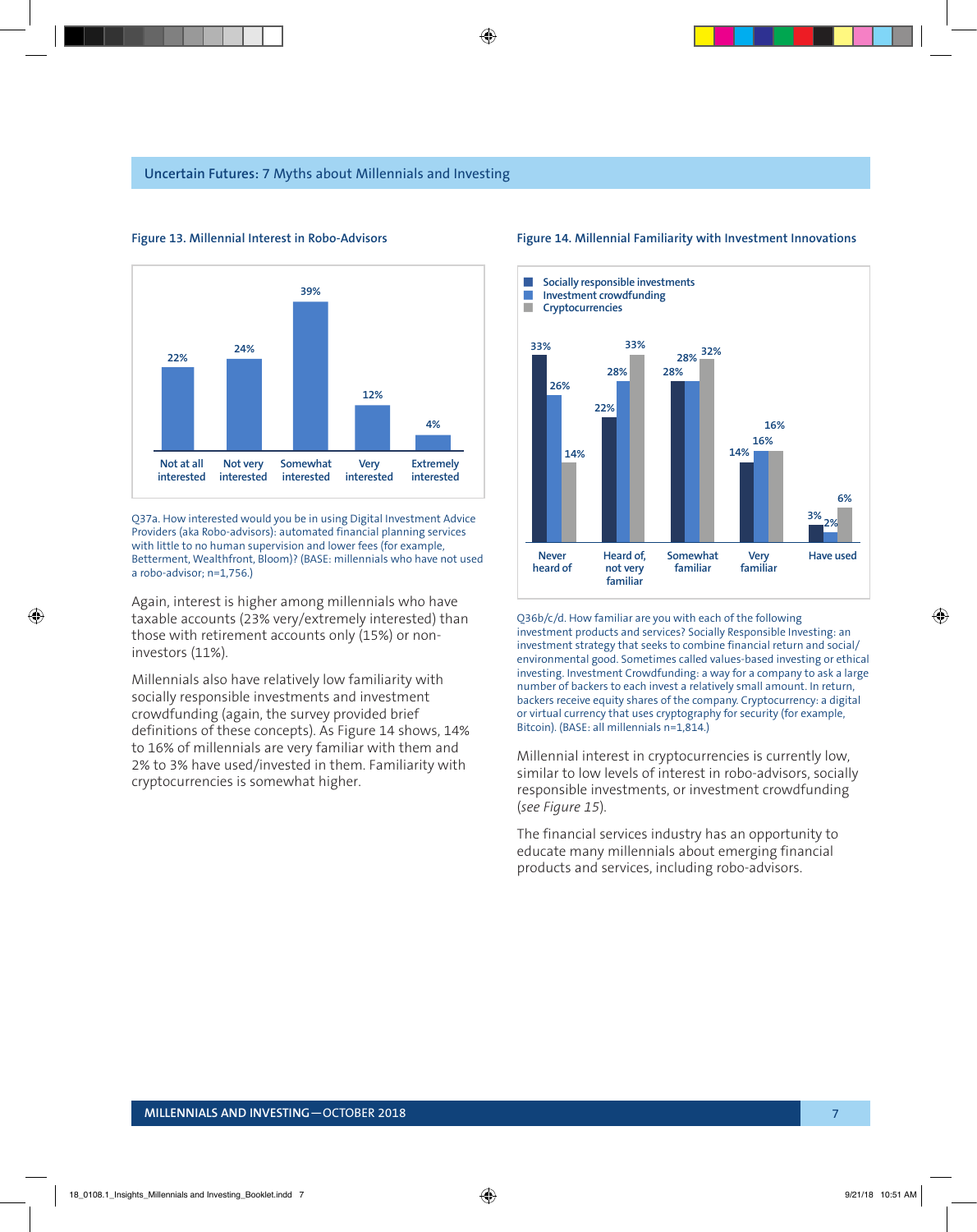

#### **Figure 15. Millennial Interest in Investment Innovations Figure 16. Millennial Sub-Segments Significantly More**

Q37a. How interested would you be in using/investing in each of the following investment products and services? Socially Responsible Investing: an investment strategy that seeks to combine financial return and social/environmental good. Sometimes called values-based investing or ethical investing. Investment Crowdfunding: a way for a company to ask a large number of backers to each invest a relatively small amount. In return, backers receive equity shares of the company. Cryptocurrency: a digital or virtual currency that uses cryptography for security (for example, Bitcoin). (BASE: millennials who have not invested in specific product or service; n=1,716-1,773.)

Some millennial sub-segments have relatively greater interest in investment innovations (*see Figure 16*). But even among these sub-segments, interest is limited (not surpassing 30% very/extremely interested among millennials with taxable accounts or 40% among those confident in investment decisions).

|                                         | Robo-<br>advisors | Socially<br>responsible<br>investments | Crypto-<br>currencies | Investment<br>crowd-<br>funding |
|-----------------------------------------|-------------------|----------------------------------------|-----------------------|---------------------------------|
| Taxable<br>investors                    | ✓                 | ✓                                      | ✓                     |                                 |
| Confident in<br>investment<br>decisions |                   |                                        | ✔                     |                                 |
| Parents<br>discussed<br>investing       |                   |                                        |                       |                                 |
| Use a<br>financial<br>professional      |                   |                                        | ✔                     |                                 |
| Have<br>children                        |                   |                                        | ✓                     |                                 |
| Urban                                   |                   | ✓                                      |                       |                                 |
| Self-<br>employed                       |                   |                                        |                       |                                 |
| Risk tolerant                           |                   |                                        | ✔                     |                                 |

### **Interested in Investment Innovations**

### Certain millennial subgroups are being left behind when it comes to investing and are less optimistic than their counterparts

Millennials are generally thought of as a homogenous group, with similar attitudes and behaviors across demographic subgroups. We have addressed differences among selected millennial investment segments: those with no investments; with retirement accounts only; and with taxable accounts. We also see notable differences in three other millennial subgroups: rural/urban; male/ female; and trailing (ages 22-29)/leading (ages 30-37).

### **Rural and Urban Millennials**

Compared to their urban counterparts, millennials from rural areas are less likely to invest in the next five years, less confident in decision making about investing and less likely to be full-time employed (*see Figure 17*). They are also less optimistic about their financial future. Rural millennials differ most clearly from urban, with suburban closer to urban.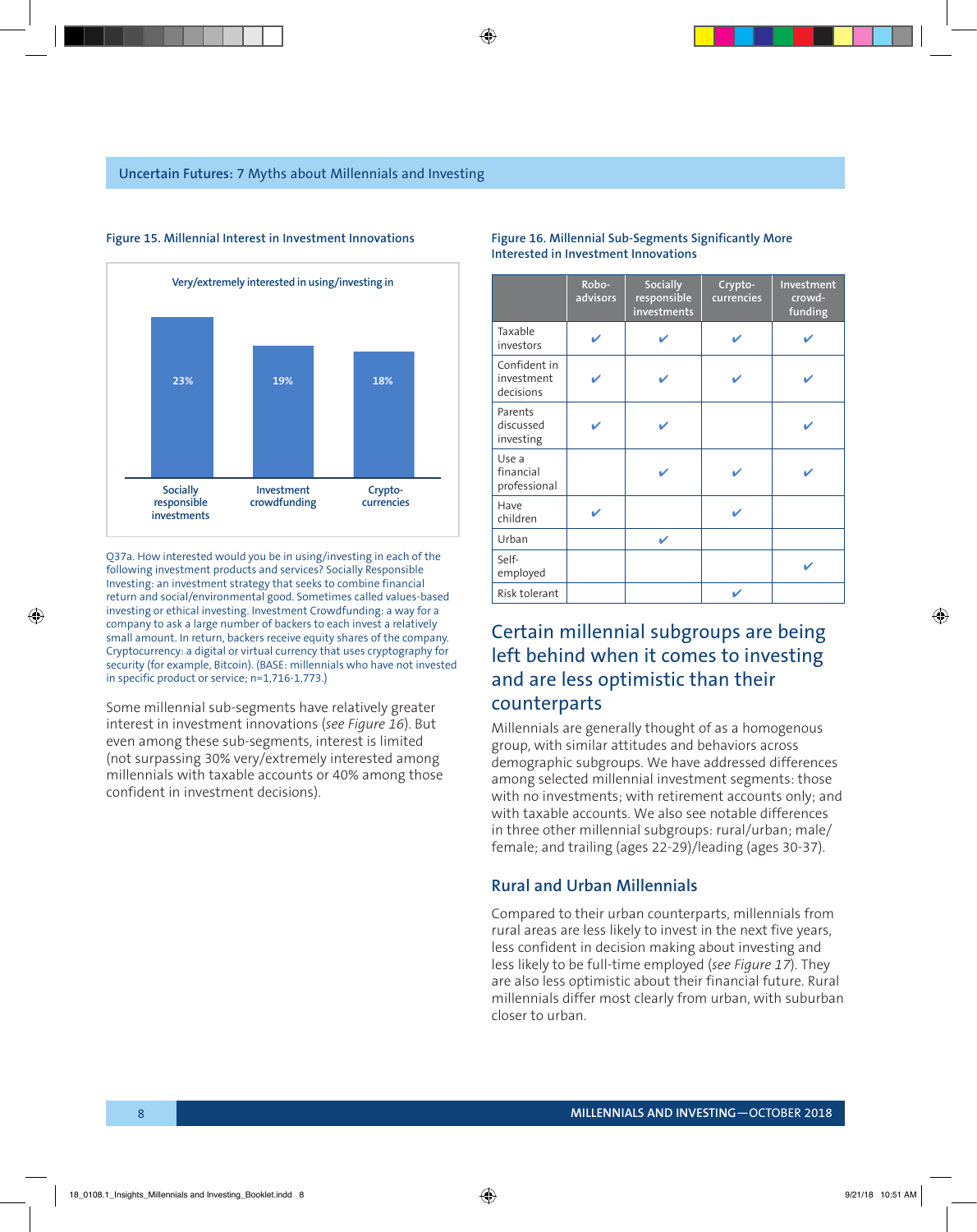#### **Figure 17. Rural versus Urban Millennials**

|                                                                | <b>Rural</b> | Urban |
|----------------------------------------------------------------|--------------|-------|
| Taxable investor                                               | 18%          | 27%   |
| Plan to invest in the next five years                          | 24%          | 34%   |
| Employed full-time                                             | 50%          | 70%   |
| Extremely/very confident in decision making<br>about investing | 22%          | 32%   |
| Extremely/very confident in reaching key<br>financial goals    |              |       |
| Be able to pay monthly bills                                   | 54%          | 64%   |
| Pay off/reduce mortgage debt                                   | 45%          | 59%   |
| Not live paycheck to paycheck                                  | 39%          | 49%   |
| Strongly agree                                                 |              |       |
| I will be better off financially than my parents               | 21%          | 33%   |
| My children will be better off than I am<br>financially        | 25%          | 51%   |
| I am optimistic about financial markets                        | 13%          | 21%   |

D12. Which of the following best describes the location where you live? Urban, Suburban, Rural. (Base: varies depending on the question, from 457 to 687 urban millennials; 181 to 242 rural millennials.)

Differences between urban and rural millennials remain consistent even when controlling for education. In particular, urban millennials are more likely than rural millennials to hold a bachelor's or advanced degree (68% versus 51%). However, controlling for education does not eliminate the difference in investment planning or confidence. For example, among those holding a bachelor's or advanced degree, only 21% of rural millennials plan to invest in the next five years versus 38% of urban millennials. Likewise, only 26% have high confidence in their decision making about investing versus 35% among urban millennials.

### **Male and Female Millennials**

Female millennials are less confident in their decision making about investing, more likely to say that having greater knowledge would prompt them to invest and less likely to be full-time employed (*see Figure 18*).

#### **Figure 18. Male versus Female Millennials**

|                                                                | Male | Female |
|----------------------------------------------------------------|------|--------|
| Taxable investor                                               | 34%  | 20%    |
| Employed full-time                                             | 70%  | 63%    |
| Extremely/very confident in decision making<br>about investing | 33%  | 23%    |
| Extremely/very confident in reaching key<br>financial goals    |      |        |
| Have savings for unexpected expenses                           | 48%  | 34%    |
| Pay off/reduce mortgage debt                                   | 56%  | 48%    |
| Not live paycheck to paycheck                                  | 50%  | 43%    |
| Strongly agree                                                 |      |        |
| I am optimistic about the economy                              | 22%  | 15%    |
| I am optimistic about the financial markets                    | 21%  | 14%    |
| Cite lack of knowledge as a barrier to investing               | 35%  | 41%    |
| Say more knowledge would make them more<br>likely to invest    | 7%   | 14%    |

S1. Are you male or female? (Base: varies depending on the question, from 422 to 742 male millennials; 791 to 1,072 female millennials.)

### **Trailing and Leading Millennials**

As Figure 19 shows, compared to leading millennials (ages 30-37), trailing millennials (ages 22-29) are less confident in their decision making about investing, less likely to be full-time employed, struggle with lower income and savings and are less optimistic about their financial situation.

#### **Figure 19. Trailing versus Leading Millennials**

|                                                                | <b>Trailing</b><br>$(22-29)$ | Leading<br>$(30-37)$ |
|----------------------------------------------------------------|------------------------------|----------------------|
| Taxable investor                                               | 21%                          | 32%                  |
| Employed full-time                                             | 62%                          | 71%                  |
| Extremely/very confident in decision making<br>about investing | 24%                          | 31%                  |
| Cite as a major barrier to investing                           |                              |                      |
| Not enough income                                              | 49%                          | 41%                  |
| Not enough savings                                             | 47%                          | 40%                  |
| Strongly agree                                                 |                              |                      |
| I am optimistic about the economy                              | 15%                          | 22%                  |
| I am optimistic about financial markets                        | 15%                          | 21%                  |
| I will be better off financially than my parents               | 26%                          | 31%                  |

S2. What is your current age? (Base: 755 trailing millennials; 1,059 leading millennials.)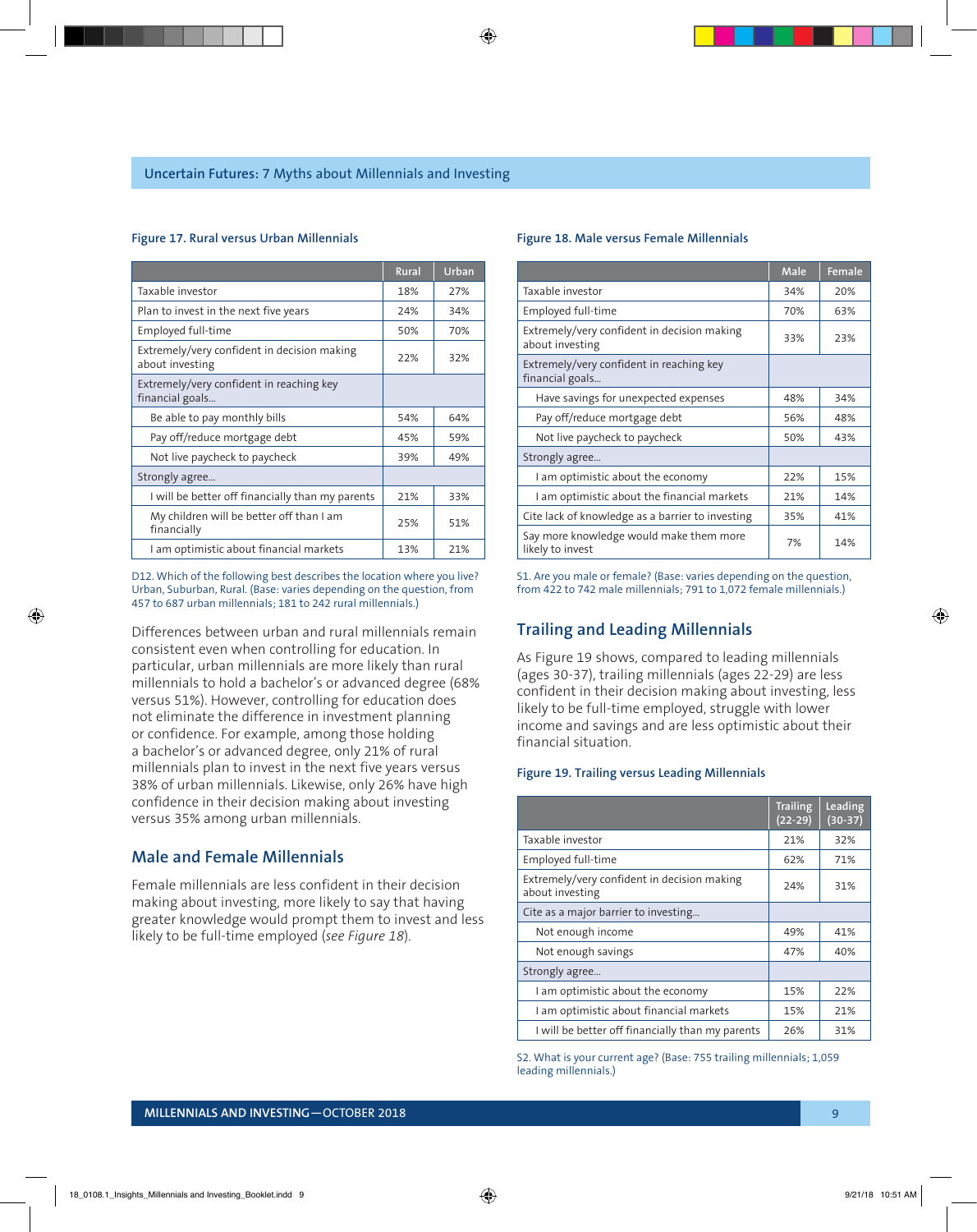### **Race/Ethnicity and Millennials**

While there are some differences by race and ethnicity, they are inconsistent and relatively infrequent in this study. One clear difference is in the racial and ethnic makeup of the millennial investment segments. As Figure 20 illustrates, African-American millennials are more likely to be non-investors than Caucasian or Asian-American millennials are. Also, Hispanic millennials are more likely to be non-investors than non-Hispanic millennials are.

#### **Figure 20. Race/Ethnicity and the Millennial Investing Segments**

|                          | <b>Millennials</b> |                         |                       |                  |                          |
|--------------------------|--------------------|-------------------------|-----------------------|------------------|--------------------------|
|                          | Caucasian/White*   | African-American/Black* | Asian/Asian-American* | Hispanic**       |                          |
|                          | $(n=1, 395)$       | $(n=223)$               | $(n=169)$             | Yes<br>$(n=293)$ | <b>No</b><br>$(n=1,521)$ |
| Non-Investing            | 42%                | 52%                     | 38%                   | 51%              | 41%                      |
| Retirement Accounts Only | 30%                | 28%                     | 33%                   | 29%              | 31%                      |
| Taxable Accounts         | 28%                | 20%                     | 29%                   | 20%              | 28%                      |

\*S6. Which of the following best describes your race? Select all that apply. (Results not shown for American Indian and Alaska Native/Native Hawaiian and Other Pacific Islander, other, or multiple responses.) \*\*S7. Are you Hispanic or Latino?

In addition, while participation in employer sponsored retirement plans is high across millennials whose employers offer retirement plans (93% overall), some gaps exist: Asian-Americans are most likely to participate, with a 99% participation rate; African-Americans are least likely to participate, with an 89% participation rate.

Hispanic millennials also have higher interest than non-Hispanic millennials in socially responsible investing (32% versus 21% extremely/very interested).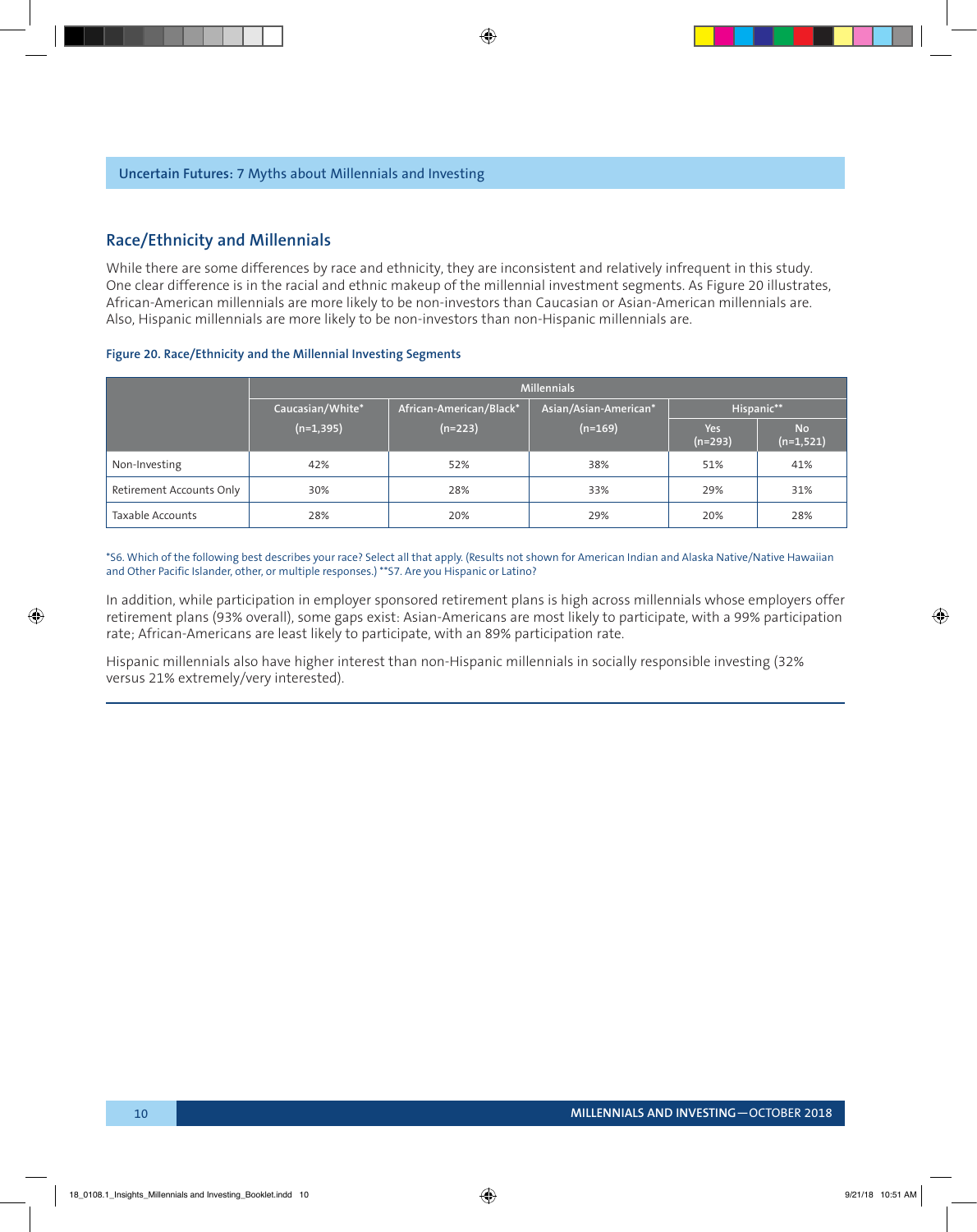### **Conclusions**

Debunking these myths has implications for millennials and investing:

Historically, retiring at 65 has not been seen as a lofty goal. However, for millennials, retiring at 65 may not be realistic in 2046 (when the oldest millennials turn 65) given trends in Social Security and life expectancy. Millennials' participation in the markets and investing behavior may be critical to reaching this goal.

Financial education should acknowledge income and debt as challenges, helping millennials recognize there are many people in the same boat and identifying a path to investing. Also, more opportunities for employer-based retirement plan education, even in part-time work, could help non-investing millennials begin to invest.

Millennial financial education may benefit by being tailored to the different mindsets of non-investors, retirement-only investors and taxable account investors. Each segment has an appetite to learn more but is at a different place in their education, resources and experience.

Financial professionals can expect to be an important resource for many millennials. Those opportunities and relationships can be strengthened by a collaborative approach that is customized to client needs and gives priority to client education.

Financial advisory outreach to millennial non-investors should address perceived expenses and resource needs. Millennials would benefit from education on industry averages for typical fees charged by financial professionals and investable assets needed to work with one. Likewise, investors with lower-asset levels would benefit from learning about options potentially aligned with their resources, for example, robo-advisors or ways to find financial professionals who work with lower-asset investors.

The financial services industry has an opportunity to educate many millennials about innovative financial products and services, including robo-advisors.

Education efforts should be targeted to specific subsegments within the millennial population who may need more support in finding a path to investing, for example, rural millennials, women, trailing millennials, and African-American and Hispanic millennials. Additional research may be beneficial in understanding how best to support these subgroups.

### About the Data

The sample size for this study is 2,828. Respondents were obtained from Research Now, a proprietary online panel of individuals who have agreed to participate in the panel and who are compensated for completing surveys. As in all survey research, there are possible sources of error, such as sampling, coverage, nonresponse and measurement error that could affect the results.

Millennials are defined as those born between 1981 and 1996 (ages 22 to 37 at the time of the survey). Gen X are those born between 1965 and 1980 (ages 38 to 53 at the time of the survey). Baby boomers are those born between 1946 and 1964 (ages 54 to 72 at the time of the survey).

Within generation, results are weighted on age, region, race/ethnicity and gender (based on the American Community Survey's 5-year rolling average). In addition, results among millennials are weighted on income.

The relative size of the millennial investment segments was estimated by permitting the first 1,000 millennial surveys to fall out naturally (balanced on age, region, race/ethnicity, gender and income). This estimate was used in weighting total millennial results (43% with no investment accounts, 30% with retirement accounts only and 26% with taxable investment accounts).

All statistics in this report are weighted, but the sample sizes are unweighted. Figures may not always sum to 100% due to rounding.

More information about the study, including the questionnaire, can be obtained by contacting the FINRA Investor Education Foundation (*Gary.Mottola@finra.org*) and CFA Institute (*Rebecca.Fender@cfainstitute.org*, *Robert.Stammers@cfainstitute.org*).

The research was sponsored by the FINRA Investor Education Foundation and CFA Institute. The research was executed in partnership with Zeldis Research Associates.

©FINRA Investor Education Foundation and CFA Institute. 2018. All Rights Reserved.